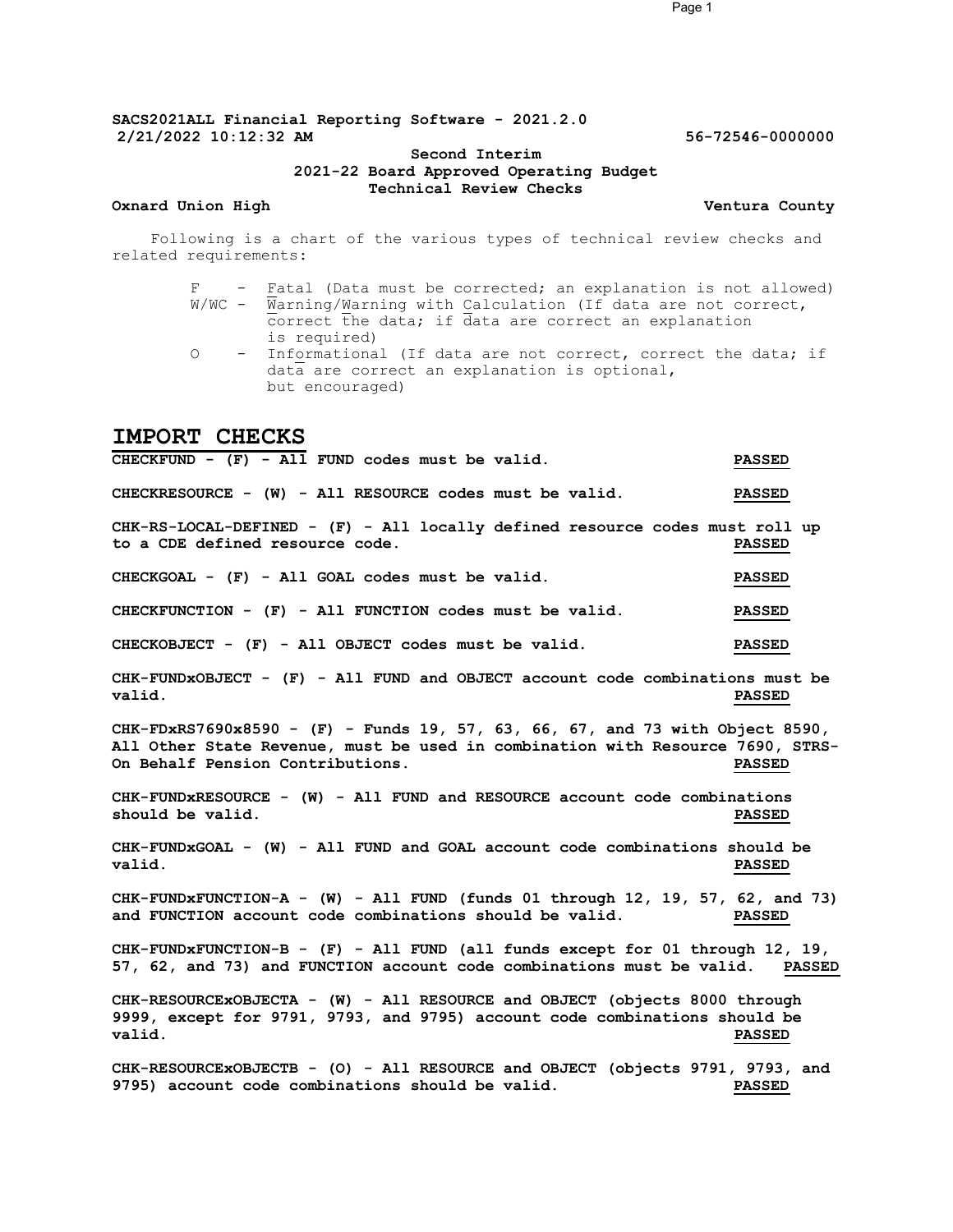$CHK-RES6500xOBJ8091$  - (F) - There is no activity in Resource 6500 (Special Education) with Object 8091 (LCFF Transfers-Current Year) or 8099 (LCFF/Revenue Limit Transfers-Prior Years). PASSED

CHK-FUNCTIONxOBJECT - (F) - All FUNCTION and OBJECT account code combinations must be valid. PASSED

CHK-GOALxFUNCTION-A - (F) - Goal and function account code combinations (all goals with expenditure objects 1000-7999 in functions 1000-1999 and 4000-5999) must be valid. NOTE: Functions not included in the GOALxFUNCTION table (0000, 2000-3999, 6000-6999, 7100-7199, 7210, 8000-8999) are not checked and will pass the TRC. The Communication of the Communication of the Communication of the Communication of the Communication of the Communication of the Communication of the Communication of the Communication of the Communication o

CHK-GOALxFUNCTION-B - (F) - General administration costs (functions 7200-7999, except 7210) must be direct-charged to an Undistributed, Nonagency, or County Services to Districts goal (Goal 0000, 7100-7199, or 8600-8699). PASSED

SPECIAL-ED-GOAL - (F) - Special Education revenue and expenditure transactions (resources 3300-3405, and 6500-6540, objects 1000-8999) must be coded to a Special Education 5000 goal or to Goal 7110, Nonagency-Educational. This technical review check excludes Early Intervening Services resources 3312, 3318, and 3332. PASSED

## GENERAL LEDGER CHECKS

INTERFD-DIR-COST - (W) - Transfers of Direct Costs - Interfund (Object 5750) must net to zero for all funds. PASSED INTERFD-INDIRECT - (W) - Transfers of Indirect Costs - Interfund (Object 7350) must net to zero for all funds. PASSED INTERFD-INDIRECT-FN - (W) - Transfers of Indirect Costs - Interfund (Object 7350) must net to zero by function. PASSED INTERFD-IN-OUT - (W) - Interfund Transfers In (objects 8910-8929) must equal Interfund Transfers Out (objects 7610-7629). PASSED LCFF-TRANSFER - (W) - LCFF Transfers (objects 8091 and 8099) must net to zero, individually. PASSED INTRAFD-DIR-COST - (W) - Transfers of Direct Costs (Object 5710) must net to zero by fund. Notice that the set of the set of the set of the set of the set of the set of the set of the set o INTRAFD-INDIRECT - (W) - Transfers of Indirect Costs (Object 7310) must net to zero by fund. Notice that the extent of the extent of the extent of the extent of the extent of the extent of the extent of the extent of the extent of the extent of the extent of the extent of the extent of the extent of INTRAFD-INDIRECT-FN - (W) - Transfers of Indirect Costs (Object 7310) must net to zero by function. PASSED CONTRIB-UNREST-REV - (W) - Contributions from Unrestricted Revenues (Object 8980) must net to zero by fund. PASSED CONTRIB-RESTR-REV - (W) - Contributions from Restricted Revenues (Object 8990) must net to zero by fund. The set of the set of the set of the set of the set of the set of the set of the set of the set of the set of the set of the set of the set of the set of the set of the set of the set of the set o EPA-CONTRIB - (W) - There should be no contributions (objects 8980-8999) to

the Education Protection Account (Resource 1400). PASSED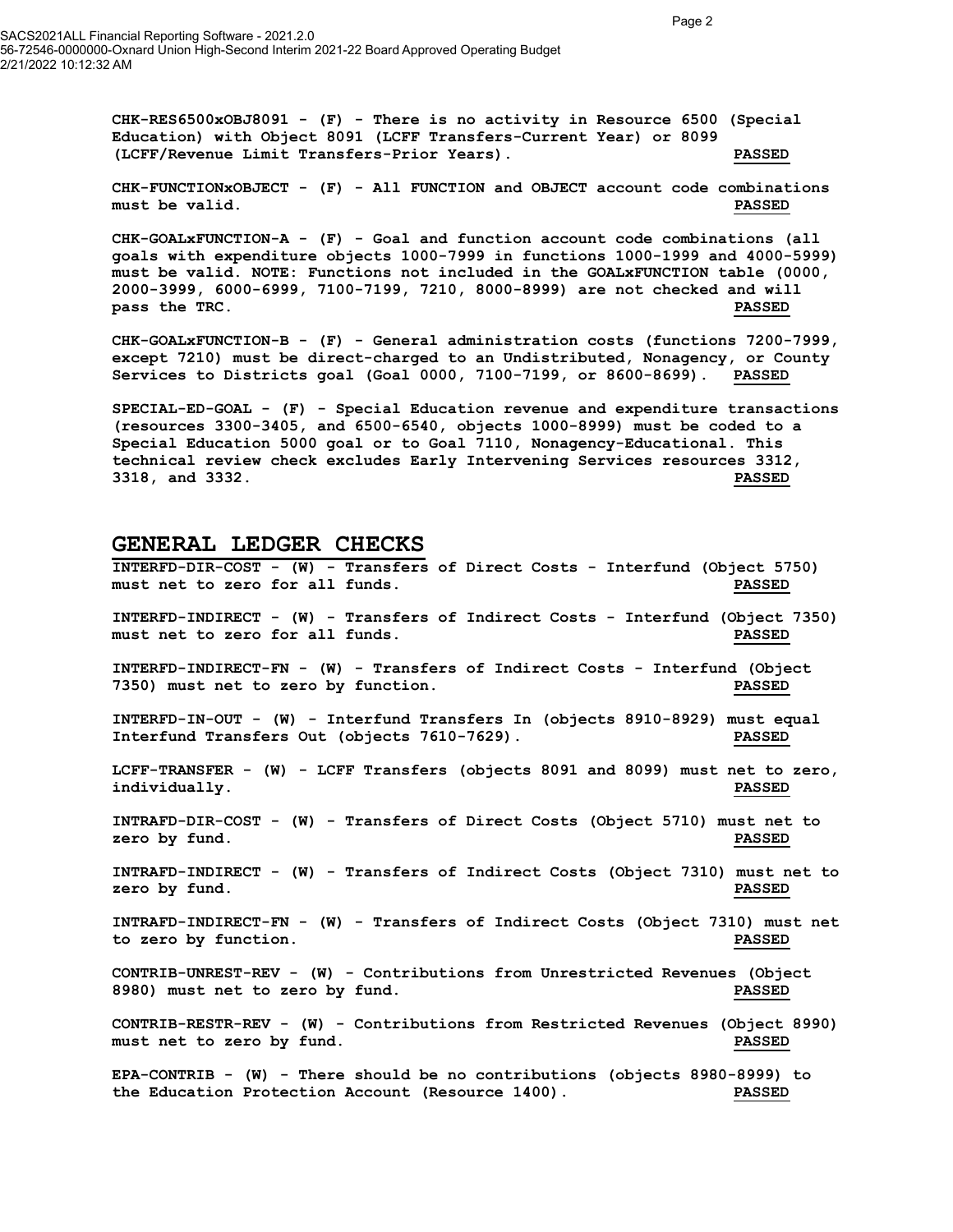SACS2021ALL Financial Reporting Software - 2021.2.0 56-72546-0000000-Oxnard Union High-Second Interim 2021-22 Board Approved Operating Budget 2/21/2022 10:12:32 AM

> LOTTERY-CONTRIB - (W) - There should be no contributions (objects 8980-8999) to the lottery (resources 1100 and 6300) or from the Lottery: Instructional Materials (Resource 6300). PASSED

PASS-THRU-REV=EXP - (W) - Pass-through revenues from all sources (objects 8287, 8587, and 8697) should equal transfers of pass-through revenues to other agencies (objects 7211 through 7213, plus 7299 for Resource 3327), by resource. PASSED

SE-PASS-THRU-REVENUE - (W) - Transfers of special education pass-through revenues are not reported in the general fund for the Administrative Unit of a Special Education Local Plan Area. PASSED

EXCESS-ASSIGN-REU - (W) - Amounts reported in Other Assignments (Object 9780) and/or Reserve for Economic Uncertainties (REU) (Object 9789) should not create a negative amount in Unassigned/Unappropriated (Object 9790) by fund and resource (for all funds except funds 61 through 95). PASSED

UNASSIGNED-NEGATIVE - (F) - Unassigned/Unappropriated balance (Object 9790) must be zero or negative, by resource, in all funds except the general fund and funds 61 through 95. PASSED

UNR-NET-POSITION-NEG - (F) - Unrestricted Net Position (Object 9790), in restricted resources, must be zero or negative, by resource, in funds 61 through 95. PASSED

RS-NET-POSITION-ZERO - (F) - Restricted Net Position (Object 9797), in unrestricted resources, must be zero, by resource, in funds 61 through 95. PASSED

EFB-POSITIVE - (W) - All ending fund balances (Object 979Z) should be positive by resource, by fund. PASSED

OBJ-POSITIVE - (W) - All applicable objects should have a positive balance by resource, by fund. PASSED

REV-POSITIVE - (W) - Revenue amounts exclusive of contributions (objects 8000- 8979) should be positive by resource, by fund. PASSED

EXP-POSITIVE - (W) - Expenditure amounts (objects 1000-7999) should be positive by function, resource, and fund. PASSED

CEFB-POSITIVE - (W) - Components of Ending Fund Balance/Net Position (objects 9700-9789, 9796, and 9797) must be positive individually by resource, by fund. PASSED

# SUPPLEMENTAL CHECKS

#### EXPORT CHECKS

 $CHK-DEPENDENCY - (F) - If data have changed that affect other forms, the$ affected forms must be opened and saved. PASSED